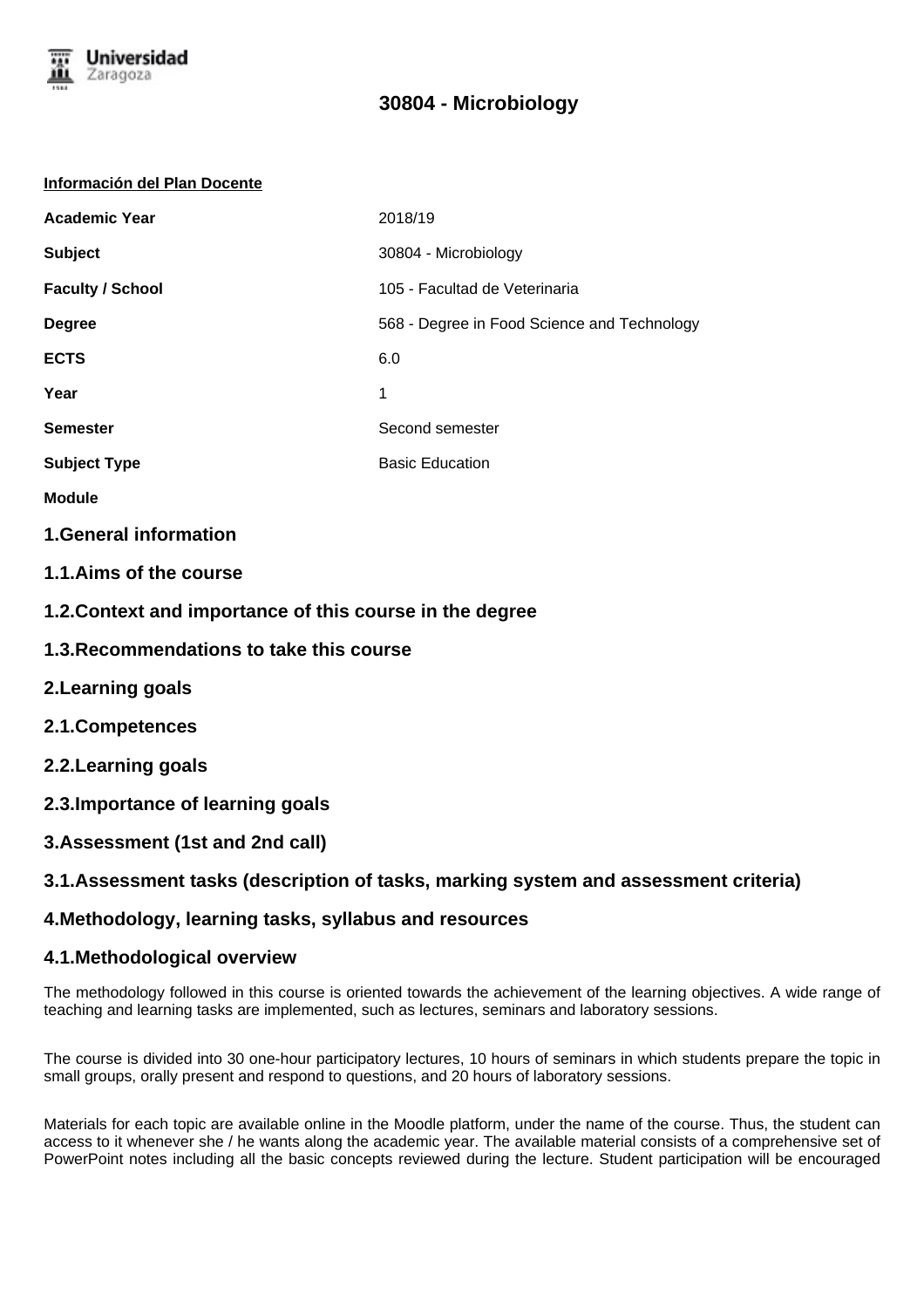

during the lecture through problem-based learning activities.

Laboratory sessions will be carried out in two-hour sessions. Supporting laboratory material will be available in Moodle, platform.

In order to maintain permanent contact with students, both the use of electronic mail and personal tutorials are available. In addition, all available supporting material either for individual or group work (seminars) will be provided to the students.

# **4.2.Learning tasks**

This course is organized as follows:

### Section 1. General and Special Bacteriology

- Descriptors:
	- o Procariotic and eucariotic organisms. Microscopic examination of bacteria. Chemical bacterial composition. Bacterial physiology. Bacterial nutrition. Bacterial reproduction. Bacterial genetics. Factors produced by bacteria. The control of bacterial populations. Bacterial identification. Bacterial taxonomy. Major bacterial groups of interest in Food Technology and Science.
- Competences:
	- o The aim of this first block is to acquaint the student with the general characteristics of bacteria within the microbial world, their taxonomic status, constitution, observation methods, management, metabolism, mechanisms for exchanging information and their influence in relation to food and man
- **Teaching activities:**
	- o 23 one-hour lectures (theoretical content)
	- o 16 hours of laboratory work (bacterial management and identification)

## **BLOCK II. GENERAL MICOLOGY**

Descriptors: General characteristics of fungi. Methods of study of fungi.

**Competences:** The aim of this second block is to acquaint the student with the general characteristics of fungi, its constitution, methods of observation, management, metabolism, mechanisms for exchanging information and their role in relation to the food and man

**Teaching-learning activities:** 1 one-hour lecture (theoretical content) and 2 hours of laboratory work (fungi management and identification)

## **BLOCK III. GENERAL VIROLOGY**

Descriptors: Concept and historical development. Virus nature, structure and composition. Viroids and prions. Plant and animal viruses. Virus genetics. Virus classification. Virus culture. Intracellular viral reproduction. Multiplication of DNA and RNA virus. Methods of study of virus. Virus titration. Inactivation (disinfection). Bacteriophages. Phagetyping. Micophages and Cianophages.

**Competences:** The aim of this third block is to acquaint the student with the general characteristics of the virus, its constitution, methods of observation, management, replication, mechanisms for exchanging information and their role in relation to the food and man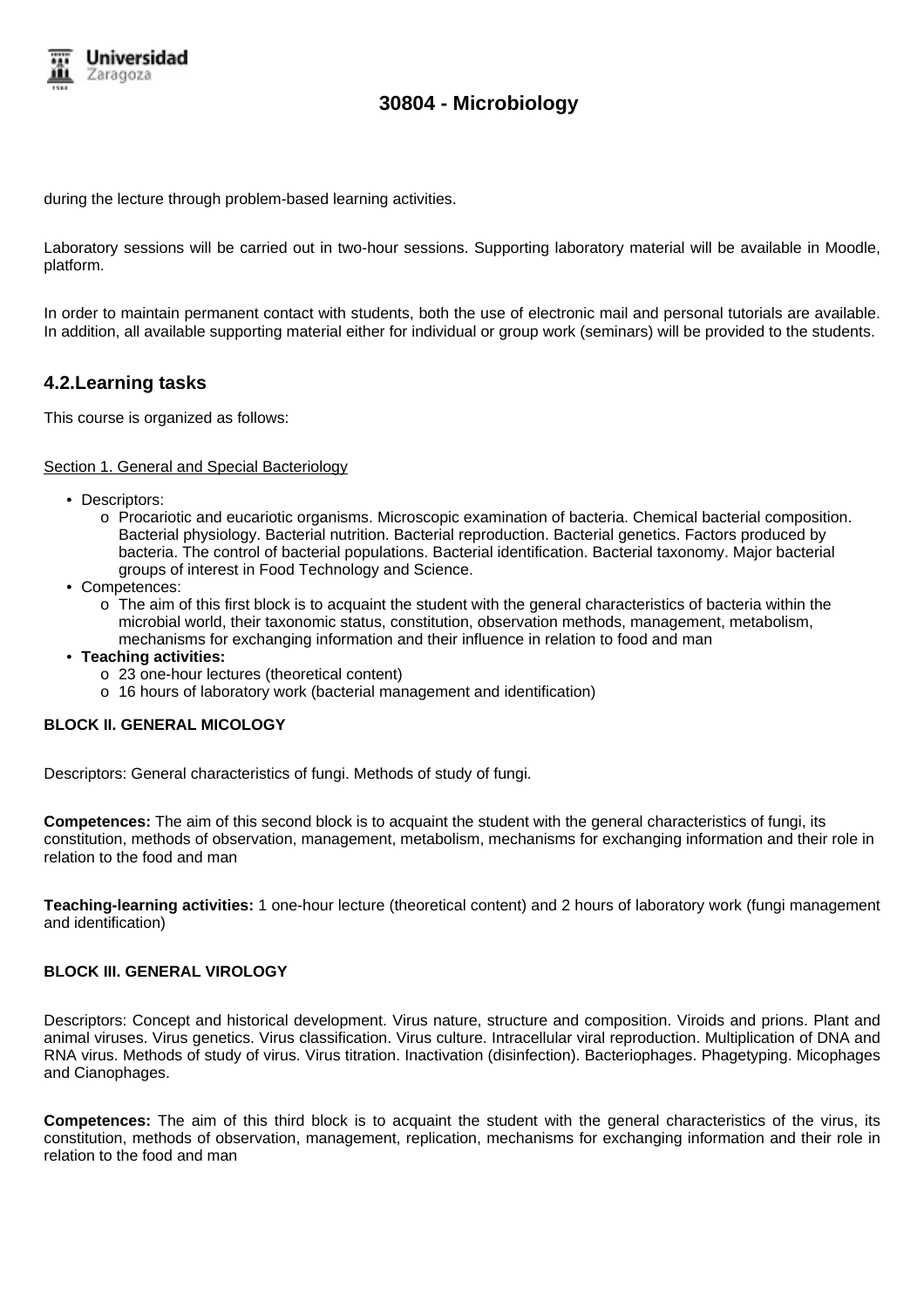

#### **Teaching-learning activities:** 2 one-hour lectures (theoretical content)

### **BLOCK IV. PARASITOLOGY**

Descriptors: Biological relationship of parasitism. Parasites. Spread of parasites. Biological cycles. Parasite/host relationship. Systematics and taxonomy. Parasites classification. Protozoa, helminths and arthropods: general characteristics, classification, study of the most important genera in relation to food and man.

**Competences:** The aim of this fourth block is to acquaint the student with the general characteristics of the biological relationship of parasitism in the microbial world, morphology and biology of parasites, parasite/host/environment relationships and their role in relation to food and man.

### **Teaching-learning activities:**

- 4 one-hour lectures (theoretical content)
- 2 hours of laboratory work (parasite identification)

### **BLOCK V. APPLIED MICROBIOLOGY**

Descriptors: Microorganisms involved in health and food hygiene. Microorganisms of interest in the food industry. Mycelial fungi and yeasts. Major food-related virus. Industrial microbiology. Fundamentals. Industrial uses of bacterial and fungal microorganisms.

**Competences:** The objective of this fifth block is to acquaint the student with those microorganisms that are related to food and the effects they have on them, either favourable or unfavourable, as well as pathogenic microorganisms conveyed by food that produce disease in man, and mechanisms they develop to act on the food and/or man. In this block it is also considered the taxonomic position of microorganisms and the relationships between them. The importance of microorganisms in different industry fields is also included.

**Teaching-learning activities:** Seminars: 10 hours devoted to the development of these issues with active student participation. Individual work: 5 hours spent reviewing the different topics in the seminars.

## **PERSONAL TUTORIALS**

A fixed schedule for personal tutorials is not set, however professors will be available to students by appointment and through email.

### **PRACTICAL PROGRAMME**

It has 5 sessions of compulsory student attendance which will last for approximately 4 hours each. The content of the practical sessions is as follows:

1. Standards for working at microbiology laboratories. Common material and equipment. Cleaning and maintenance of equipments. Distribution of laboratory areas. Equipment sterilization and preparation of culture media. The handling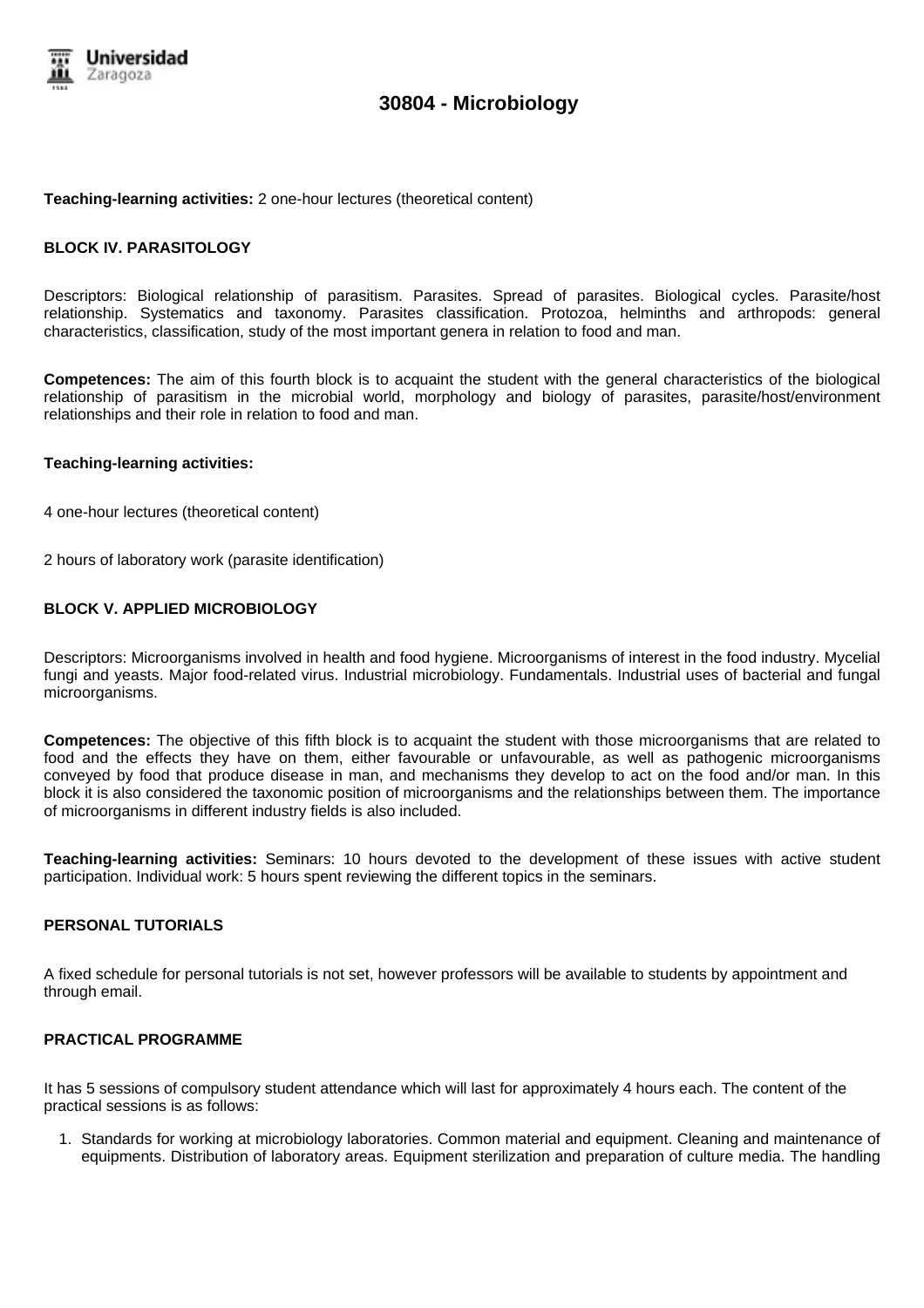

of the optical microscope. Simple staining.

- 2. Sampling. Culture of aerobic and anaerobic microorganisms on solid medium and broth. Plating techniques. Gram staining. Microscopic observation of bacteria.
- 3. Quantitative study of bacterial populations. Biochemical study of microbial activity for bacterial identification.
- 4. Microorganism identification through immunological reactions. This practice will be taught in English.
- 5. Identification of fungi and yeasts. Parasitology

## **4.3.Syllabus**

The course will address the following topics:

### **Topic s**

#### Section I. MICROBIOLOGY

- Topic 1. Introduction to Microbiology for CTA.
- Topic 2. Prokaryotic and eukaryotic organisms.
- Topic 3. Constant elements of bacteria.
- Topic 4. Inconstant elements of bacteria.
- Topic 5. Microscopic examination of bacteria.
- Topic 6. Chemical constitution of bacteria.
- Topic 7. Bacterial physiology.
- Topic 8. Bacterial metabolism for synthesis.
- Topic 9. Bacterial nutrition.
- Topic 10. Bacterial reproduction.
- Topic 11. Criteria for classification and identification of bacteria.
- Topic 12. Bacterial genetics.
- Topic 13. The genetic transfer phenomena.
- Topic 14. Bacterial factors.
- Topic 15. Physical and chemical agents that act on the life of microorganisms.
- Topic 16. Bacterial taxonomy.
- Topic 17. Acetobacter and Gluconobacter. Pseudomonas (P. aeruginosa).
- Topic 18. Coliforms.
- Topic 19. Salmonella, Shigella, Yersinia enterocolitica. Plesiomonas (P. shigelloides).
- Topic 20. Campylobacter (C. coli, C. jejuni). Aeromonas (A. hydrophila). Vibrio (V. cholerae, V. parahaemolyticus).
- Topic 21. Carnobacterium, Lactobacillus, Lactococcus and Leuconostoc.
- Topic 22. Bacillus cereus. Clostridium (C. perfringens, C. botulinum). Listeria monocytogenes.
- Topic 23. Staphylococcus aureus (S. coagulase +). Micrococcus. Streptococcus. Enterococcus.

### Section II. MYCOLOGY

• Topic 24. Mycology. General characteristics of fungi.

## Section III. VIROLOGY

- Topic 25. General virology.
- Topic 26. Bacteriophages.

# Section IV PARASITOLOGY

- Topic 27. General considerations on the study of parasites.
- Topic 28. Overview protozoa.
- Topic 29. Overview of helminths.
- Topic 30. Overview of arthropods as contaminants of animal- and vegetable-derived foods.

# **Practical sessions**